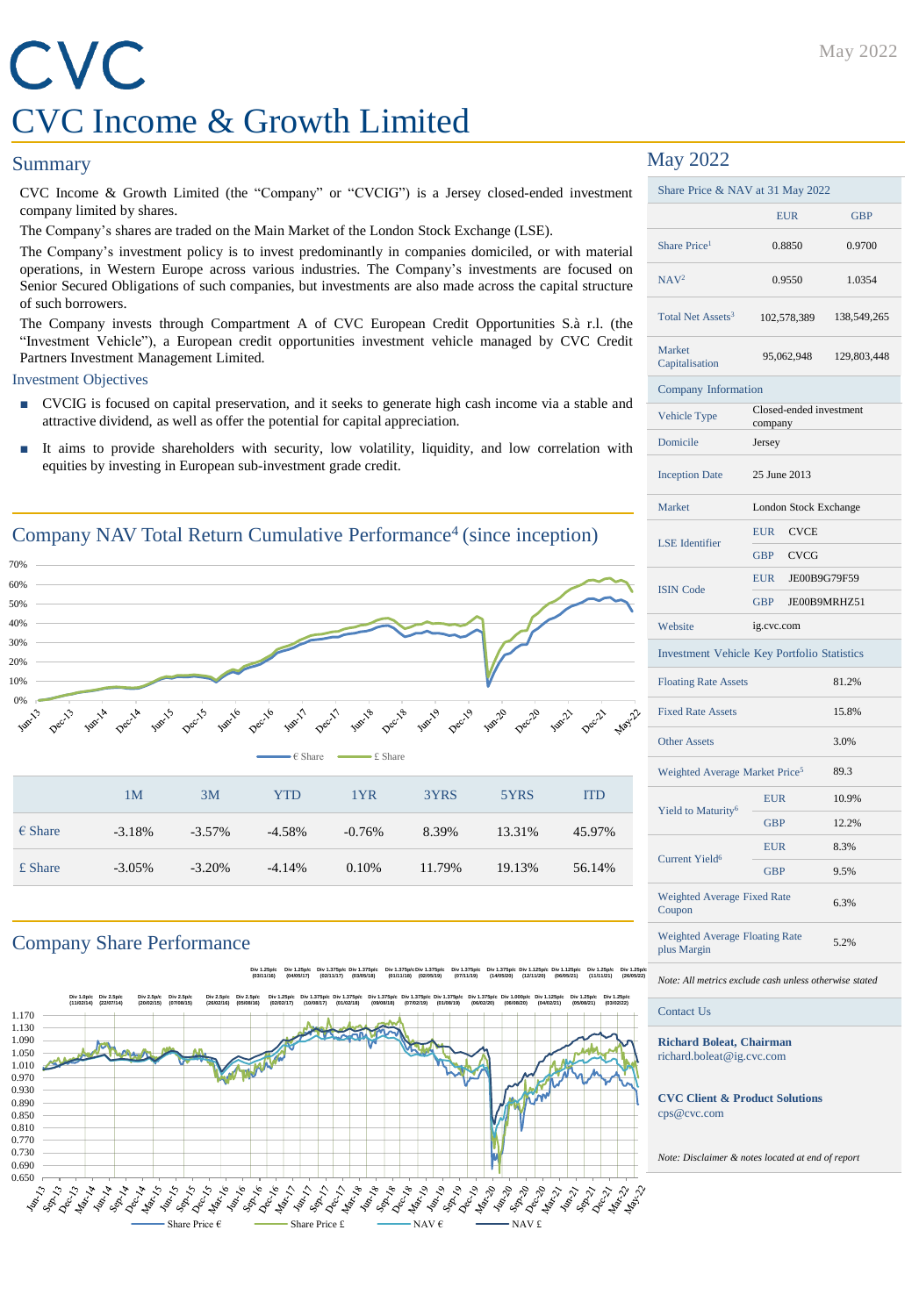# CVC CVC Income & Growth Limited

## Portfolio Manager



**Pieter Staelens** Managing Director *20 years experience* Pieter joined CVC Credit in 2018. Pieter joined from Janus Henderson Investors in London where he was involved in various High Yield strategies and a credit long/short strategy. Prior to this, Pieter was at James Caird Asset Management, CQS, Remus Partners and Bear Stearns. Pieter is a graduate of the Université Catholique de Louvain in Belgium. He also holds an MSc in Finance, Economics and Econometrics from the Cass Business School and an MBA from the University of Pennsylvania.

## Market and Portfolio Commentary

The combination of high inflation and slowing growth continues to impact financial markets. The flash May CPI for the Euro Area came out at +8.1%, which was the highest reading since the formation of the single currency.<sup>a</sup> In the US, CPI came out at 8.3%, slightly below the 8.5% recorded in the previous month, as investors start to speculate that the US could be past peak inflation. Moreover, various Fed officials hinted towards a 50bps hike at the next meeting, effectively taking a 75bps hike off the table. This provided some relief to financial markets and 10yr treasuries recorded the first month of positive returns this year at +0.03%. <sup>b</sup> After an initial sell-off, most large equity indices also managed to grind out a positive return for the month as sentiment turned more positive in the second half of the month. Retail in particular was weak during the month as a number of US retailers came out with meaningful profit warnings.

#### **European Sub Investment Grade Highlights**

May was another quiet month with only €0.4bn total loan issuance in Europe down from almost €10bn issuance in May 2021. Year-to-Date ("YTD") issuance stands at €25.4bn, down materially from the record year 2021 when we had €64bn at the end of May or the historical 10-year average of €37.1bn for the first 5 months of the year. The difficult macro environment, and the overhang of a few large hung bridge loans is keeping activity low in the European loan market.

The HY market was virtually closed during March and April this year and showed a slight improvement during May reaching €2bn in new issuances (vs. €10bn May 2021) in Europe. The issuance was mainly in the BB ratings bracket as investors are focusing on higher quality.<sup>c</sup>

The Credit Suisse Western European Leveraged Loan Index return, hedged to Euro, was at -2.9% for the month. Defensives were -2.8% and cyclicals -3.0% in May. CCCs in May were down -6.2%, single Bs -2.94% and BBs -2.54%. As at the end of May, the 3-year discount margin on the index was 574bps.

The Credit Suisse Western European High Yield Index, hedged to Euro, was down -1.08% the fifth consecutive negative return month (YTD -9.11%) on the back of investors' concerns around recession, inflation and central bank policy. d

#### **Portfolio Commentary**

As volatility in global risk markets remained elevated during the month of May, activity within the performing book was characterized by prudent risk management. We were extremely active on the trading front as secondary market volatility remained robust. Capital markets activity remains thin, and the slowdown in primary new issuance seen globally persisted during the month. In May, we participated in one new primary transaction backing an investment in the Spanish football ecosystem. Additionally, we added two new names to the book in the secondary market, both offering compelling return profiles with attractive current income at discounted prices. To fund this deployment, we reduced several larger positions while exiting six smaller positions. Four of these sales were in fixed-rate high yield bonds, which have drastically underperformed floating rate loans year-to-date. As of May close, performing credit (including cash) was 49.2% of the portfolio, trading at a weighted average price of 93.9 and a YTM of 6.4%, whilst delivering a 5.0% cash yield to the portfolio.

The credit opportunities book remains a diligent focus of the team as we constantly monitor the opportunity set while managing existing risk. Despite secondary market volatility, the opportunity set within stressed credit remains challenged, and as such, we did not add any new names to the book during the month of May. However, we remain focused on screening new opportunities in an effort to move quickly when attractive prospects arise. During the month, we exited one position, taking profit and capitalizing on liquidity in a name that trades sporadically. Within the structured products sleeve, we added one new name to the book during the month. Primary CLO activity remains slow, and challenging market dynamics have led to a widening of liability spreads. We participated in the new issuance of BB-rated CLO paper offering attractive spread and discount following extensive internal diligence. As of May close, credit opportunities was 50.8% of the portfolio, trading at a weighted average price of 85.3 and a YTM of 12.0%, whilst delivering an 8.6% cash yield to the portfolio.

Across the entire portfolio, as of May month end, the weighted average market price was 89.3, trading at a YTM of 10.9% (€ hedged) / 12.2% (£ hedged), and delivering 8.3% (€ hedged) / 9.5% (£ hedged) cash yield (on a levered basis) versus a weighted average price of 96.5, YTM of 8.3% and cash yield of 7.9% as of December 2021. Floating rate instruments comprised 81.2% of the portfolio. Senior Secured 71.4%. The portfolio had a cash position of 4.2% (including leverage) with leverage at 1.4x assets.

As we approach the summer months, geopolitical and macroeconomic uncertainty remain significant risks to global markets. The performing book remains wellpositioned for current income, and the credit opportunities book continues to offer attractive convexity. We will maintain strict diligence in our analysis of new investment opportunities, while managing existing risk with great focus.

#### **Commentary Sources:**

<sup>a</sup> Bloomberg

**b** Deutsche Bank

- <sup>c</sup> LCD, an offering of S&P Global Market Intelligence June 2022
- <sup>d</sup>Credit Suisse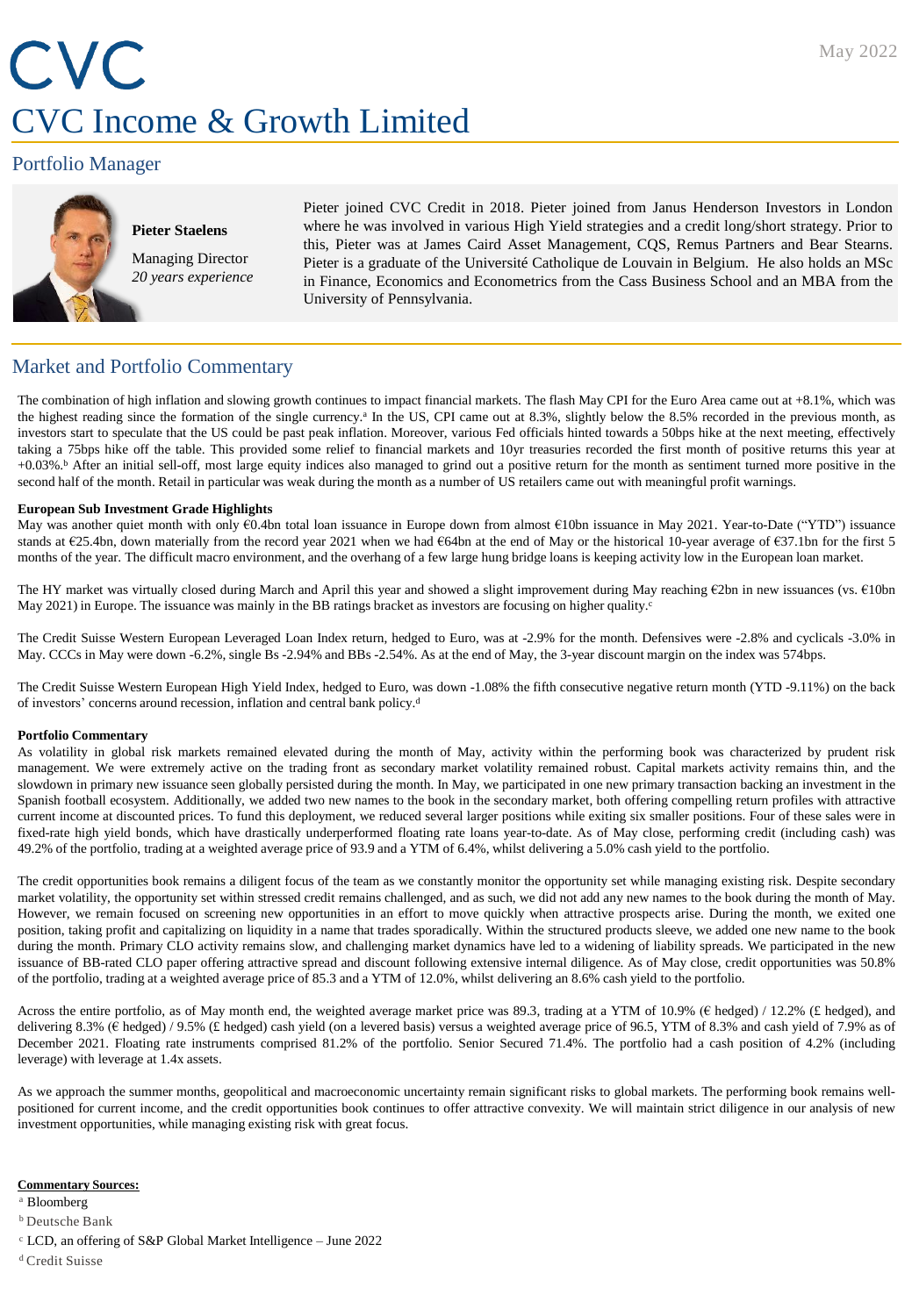# CVC CVC Income & Growth Limited

# Investment Vehicle Portfolio Statistics as at 31 May 2022<sup>5</sup>

#### Largest 5 Issuers

| <b>Issuer</b>   | % of Gross Assets | <b>Industry</b>                        | Country        |
|-----------------|-------------------|----------------------------------------|----------------|
| Doncasters      | 5.73%             | Diversified/Conglomerate Manufacturing | United Kingdom |
| Civica          | 3.46%             | Electronics                            | United Kingdom |
| Wella           | 3.02%             | Cosmetics / Toiletries                 | Luxembourg     |
| Colouroz        | 2.63%             | Chemicals, Plastics and Rubber         | Germany        |
| Drive DeVilbiss | 2.43%             | Healthcare & Pharmaceuticals           | U.S.           |
|                 |                   |                                        |                |



# Look Through Reporting6,8 as at 31 May 2022

| <b>Rating Exposure</b> |                                      |                   |       |
|------------------------|--------------------------------------|-------------------|-------|
| Rating                 | Average Spread Duration <sup>9</sup> | MV(E)             | MV(%) |
| <b>BB</b>              | 5.51                                 | 13.8m             | 4%    |
| B                      | 4.01                                 | 218.3m            | 64%   |
| <b>CCC</b>             | 2.52                                 | 74.8m             | 22%   |
| NR.                    | 3.82                                 | 34.3 <sub>m</sub> | 10%   |
|                        | <b>Interest Rate Exposure</b>        |                   |       |
| <b>Type</b>            | Duration                             | MV(E)             | MV(%) |
| Floating               | 0.15                                 | 277.3m            | 81%   |
| Fixed                  | 3.15                                 | 53.8m             | 16%   |
| Warrants               | 0.00                                 | 10.3 <sub>m</sub> | 3%    |

| MV(E)  | MV(%) |
|--------|-------|
| 197.5m | 58%   |
| 59.9m  | 18%   |
| 83.9m  | 25%   |
|        |       |

#### **Notes & Assumptions:**

- The sum of the market values may be larger than the NAV due to the effect of the investment vehicle leverage facility
- All duration and yield calculations are based on assets outstanding to maturity (no call or amortisation assumptions)
- Duration is calculated using the DURATION function in Excel, and includes approximations for interest rate duration for floating rate assets
- Rating is based on the average corporate rating from S&P and Moody's
- Certain assets such as CLO equity tranches are assumed to have zero spread and interest rate duration
- The duration for non-equity CLO tranches is based on a WAL of 5 years after the end of the reinvestment period

*Note: Amounts may not add up to 100% due to rounding.*